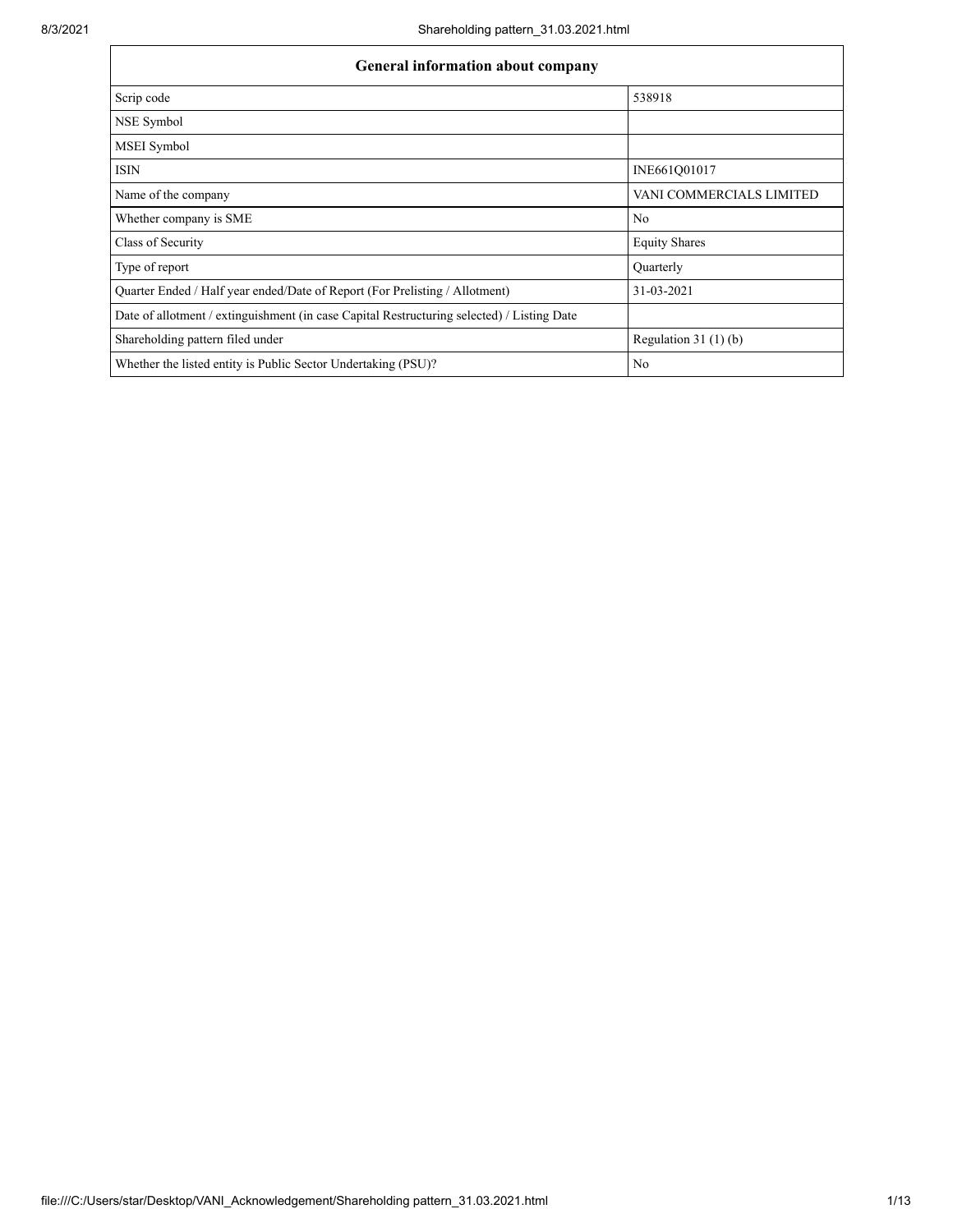|                 | <b>Declaration</b>                                                                        |                |                                |                       |                             |  |  |  |  |  |  |
|-----------------|-------------------------------------------------------------------------------------------|----------------|--------------------------------|-----------------------|-----------------------------|--|--|--|--|--|--|
| Sr.<br>No.      | Particular                                                                                | Yes/No         | Promoter and<br>Promoter Group | Public<br>shareholder | Non Promoter-<br>Non Public |  |  |  |  |  |  |
| $\overline{1}$  | Whether the Listed Entity has issued any partly paid up shares?                           | No.            | N <sub>0</sub>                 | N <sub>0</sub>        | N <sub>0</sub>              |  |  |  |  |  |  |
| $\overline{2}$  | Whether the Listed Entity has issued any Convertible Securities<br>$\mathcal{P}$          | N <sub>0</sub> | N <sub>0</sub>                 | No.                   | N <sub>0</sub>              |  |  |  |  |  |  |
| $\overline{3}$  | Whether the Listed Entity has issued any Warrants?                                        | No             | N <sub>0</sub>                 | N <sub>0</sub>        | N <sub>0</sub>              |  |  |  |  |  |  |
| $\overline{4}$  | Whether the Listed Entity has any shares against which<br>depository receipts are issued? | No.            | N <sub>0</sub>                 | No.                   | N <sub>0</sub>              |  |  |  |  |  |  |
| $\overline{5}$  | Whether the Listed Entity has any shares in locked-in?                                    | No.            | N <sub>0</sub>                 | N <sub>0</sub>        | N <sub>0</sub>              |  |  |  |  |  |  |
| 6               | Whether any shares held by promoters are pledge or otherwise<br>encumbered?               | No.            | N <sub>0</sub>                 |                       |                             |  |  |  |  |  |  |
| $7\overline{ }$ | Whether company has equity shares with differential voting<br>rights?                     | No             | N <sub>0</sub>                 | No                    | N <sub>0</sub>              |  |  |  |  |  |  |
| 8               | Whether the listed entity has any significant beneficial owner?                           | No.            |                                |                       |                             |  |  |  |  |  |  |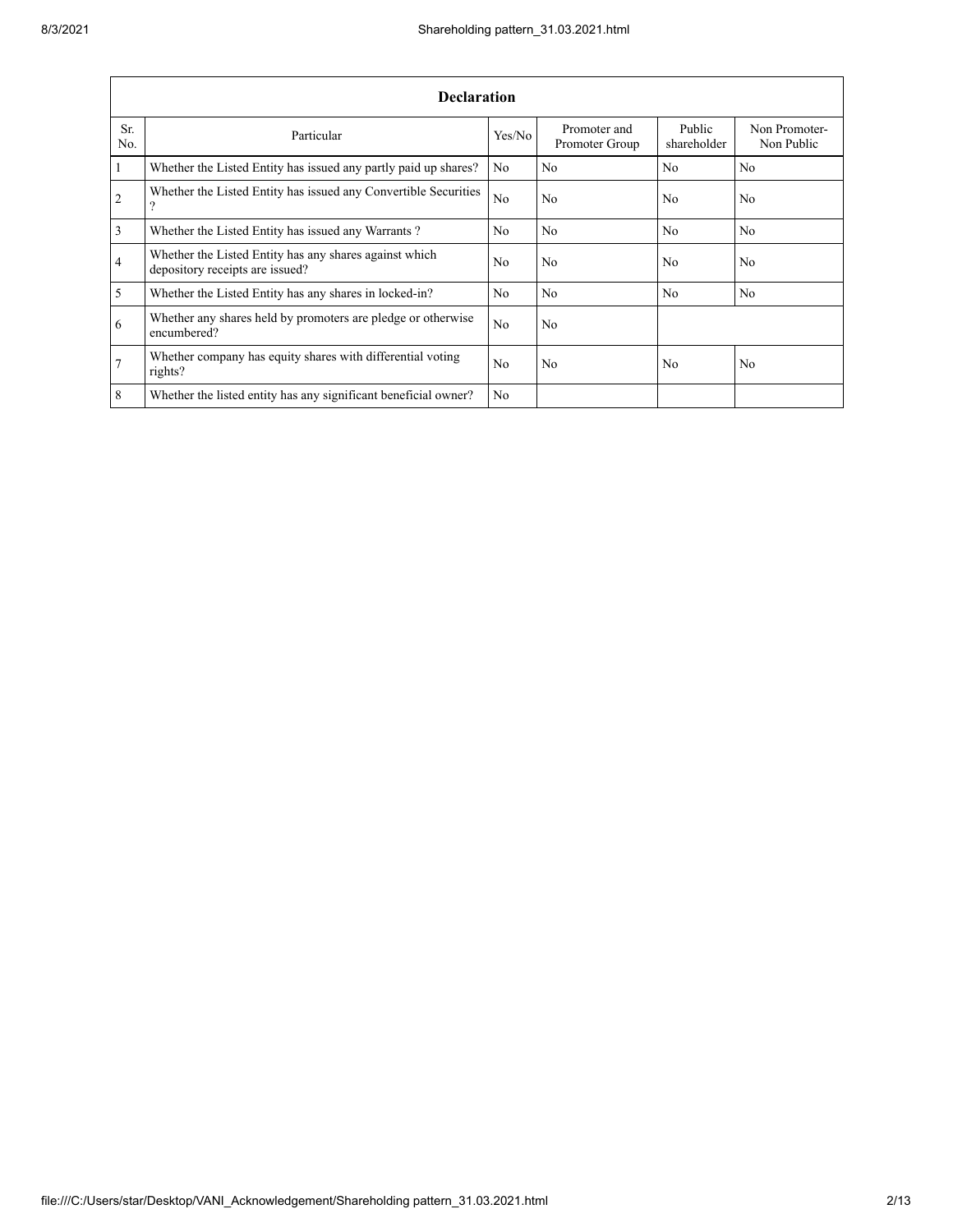|                 | Category                                                                                                      | Nos. Of                        | No. of<br>fully paid | No. Of<br>Partly  | No. Of<br>shares<br>underlying<br>Depository | Total nos.<br>shares<br>held (VII) | Shareholding as a<br>% of total no. of   | class of securities (IX)  |  |         | Number of Voting Rights held in each |
|-----------------|---------------------------------------------------------------------------------------------------------------|--------------------------------|----------------------|-------------------|----------------------------------------------|------------------------------------|------------------------------------------|---------------------------|--|---------|--------------------------------------|
| Category<br>(I) | of<br>shareholder                                                                                             | shareholders                   | up equity            | paid-up<br>equity |                                              |                                    | shares (calculated<br>as per SCRR, 1957) | No of Voting (XIV) Rights |  |         | Total as a                           |
|                 | $= (IV) +$<br>(III)<br>shares<br>Receipts<br>shares<br>(II)<br>held (IV)<br>$(V)$ + $(VI)$<br>held(V)<br>(VI) | (VIII) As a % of<br>$(A+B+C2)$ | Class<br>eg: $X$     | Class<br>eg:y     | Total                                        | $%$ of<br>$(A+B+C)$                |                                          |                           |  |         |                                      |
| (A)             | Promoter<br>&<br>Promoter<br>Group                                                                            | 7                              | 235100               |                   |                                              | 235100                             | 5.71                                     | 235100                    |  | 235100  | 5.71                                 |
| (B)             | Public                                                                                                        | 722                            | 3884700              |                   |                                              | 3884700                            | 94.29                                    | 3884700                   |  | 3884700 | 94.29                                |
| (C)             | Non<br>Promoter-<br>Non Public                                                                                |                                |                      |                   |                                              |                                    |                                          |                           |  |         |                                      |
| (C1)            | <b>Shares</b><br>underlying<br><b>DRs</b>                                                                     |                                |                      |                   |                                              |                                    |                                          |                           |  |         |                                      |
| (C2)            | Shares held<br>by<br>Employee<br>Trusts                                                                       |                                |                      |                   |                                              |                                    |                                          |                           |  |         |                                      |
|                 | Total                                                                                                         | 729                            | 4119800              |                   |                                              | 4119800                            | 100                                      | 4119800                   |  | 4119800 | 100                                  |

## **Table I - Summary Statement holding of specified securities**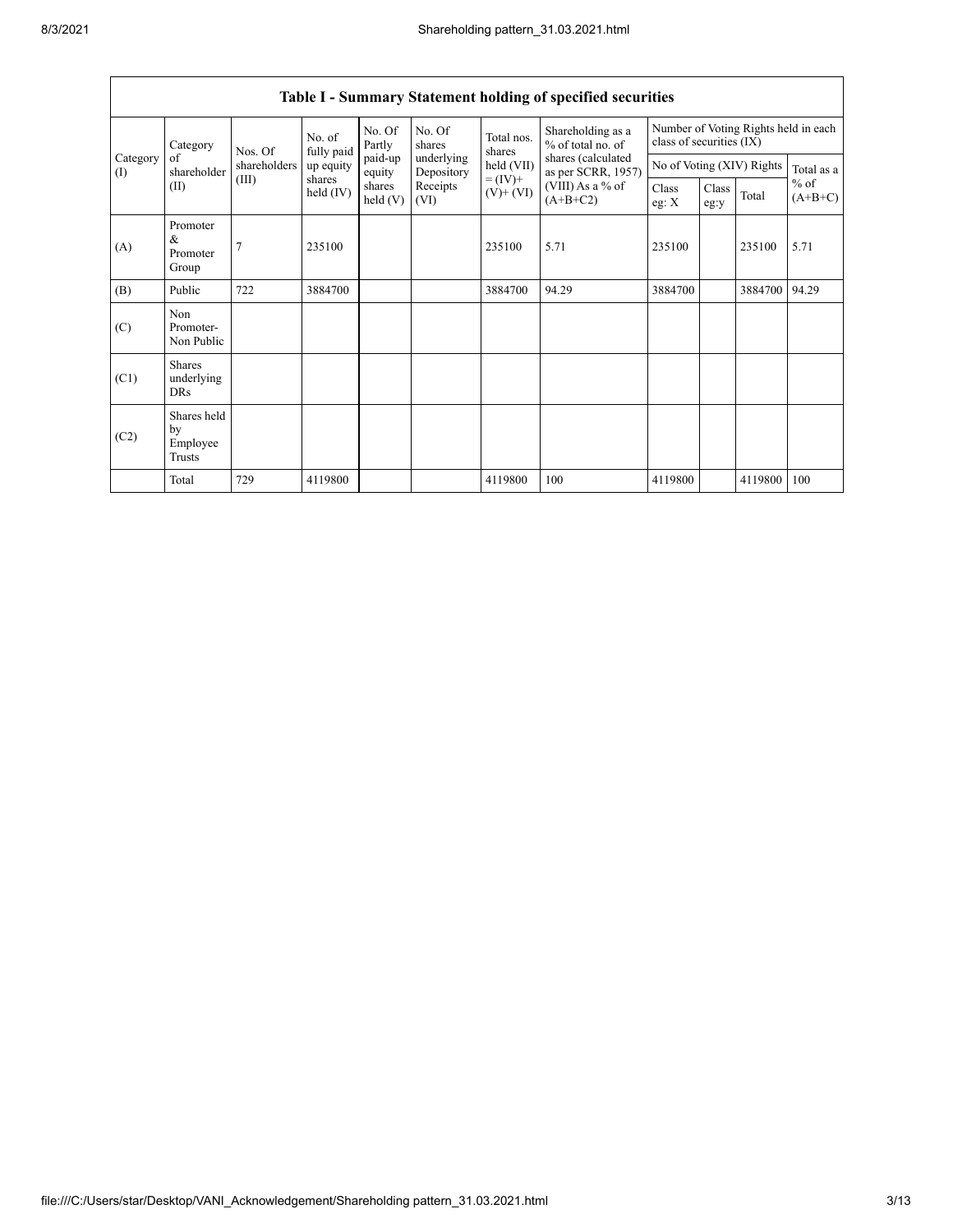| Table I - Summary Statement holding of specified securities |                                           |                                                 |                                                                                                                                                                                                                                                                       |                                                   |                                                  |                                                  |            |                                                                               |                                           |                            |
|-------------------------------------------------------------|-------------------------------------------|-------------------------------------------------|-----------------------------------------------------------------------------------------------------------------------------------------------------------------------------------------------------------------------------------------------------------------------|---------------------------------------------------|--------------------------------------------------|--------------------------------------------------|------------|-------------------------------------------------------------------------------|-------------------------------------------|----------------------------|
| Category                                                    | Category<br>of                            | No. Of<br><b>Shares</b><br>Underlying           | No. Of Shares<br>Underlying<br>assuming full<br>No. of<br><b>Shares</b><br>conversion of<br>Outstanding<br>Underlying<br>convertible<br>securities and<br>Outstanding<br>as a percentage of<br>Warrants<br>No. Of<br>$(X_i)$<br>Warrants (Xi)<br>of $(A+B+C2)$<br>(a) |                                                   | Shareholding, as a %<br>convertible securities ( | Number of<br>Locked in<br>shares (XII)           |            | Number of<br><b>Shares</b><br>pledged or<br>otherwise<br>encumbered<br>(XIII) |                                           | Number of<br>equity shares |
| (1)                                                         | shareholder<br>(II)                       | Outstanding<br>convertible<br>securities<br>(X) |                                                                                                                                                                                                                                                                       | diluted share capital)<br>$(XI)=(VII)+(X) As a %$ | No.<br>(a)                                       | As a<br>$%$ of<br>total<br>Shares<br>held<br>(b) | No.<br>(a) | As a<br>$%$ of<br>total<br><b>Shares</b><br>held<br>(b)                       | held in<br>dematerialized<br>form $(XIV)$ |                            |
| (A)                                                         | Promoter<br>&<br>Promoter<br>Group        |                                                 |                                                                                                                                                                                                                                                                       |                                                   | 5.71                                             |                                                  |            |                                                                               |                                           | 235100                     |
| (B)                                                         | Public                                    |                                                 |                                                                                                                                                                                                                                                                       |                                                   | 94.29                                            |                                                  |            |                                                                               |                                           | 2464425                    |
| (C)                                                         | Non<br>Promoter-<br>Non Public            |                                                 |                                                                                                                                                                                                                                                                       |                                                   |                                                  |                                                  |            |                                                                               |                                           |                            |
| (C1)                                                        | <b>Shares</b><br>underlying<br><b>DRs</b> |                                                 |                                                                                                                                                                                                                                                                       |                                                   |                                                  |                                                  |            |                                                                               |                                           |                            |
| (C2)                                                        | Shares held<br>by<br>Employee<br>Trusts   |                                                 |                                                                                                                                                                                                                                                                       |                                                   |                                                  |                                                  |            |                                                                               |                                           |                            |
|                                                             | Total                                     |                                                 |                                                                                                                                                                                                                                                                       |                                                   | 100                                              |                                                  |            |                                                                               |                                           | 2699525                    |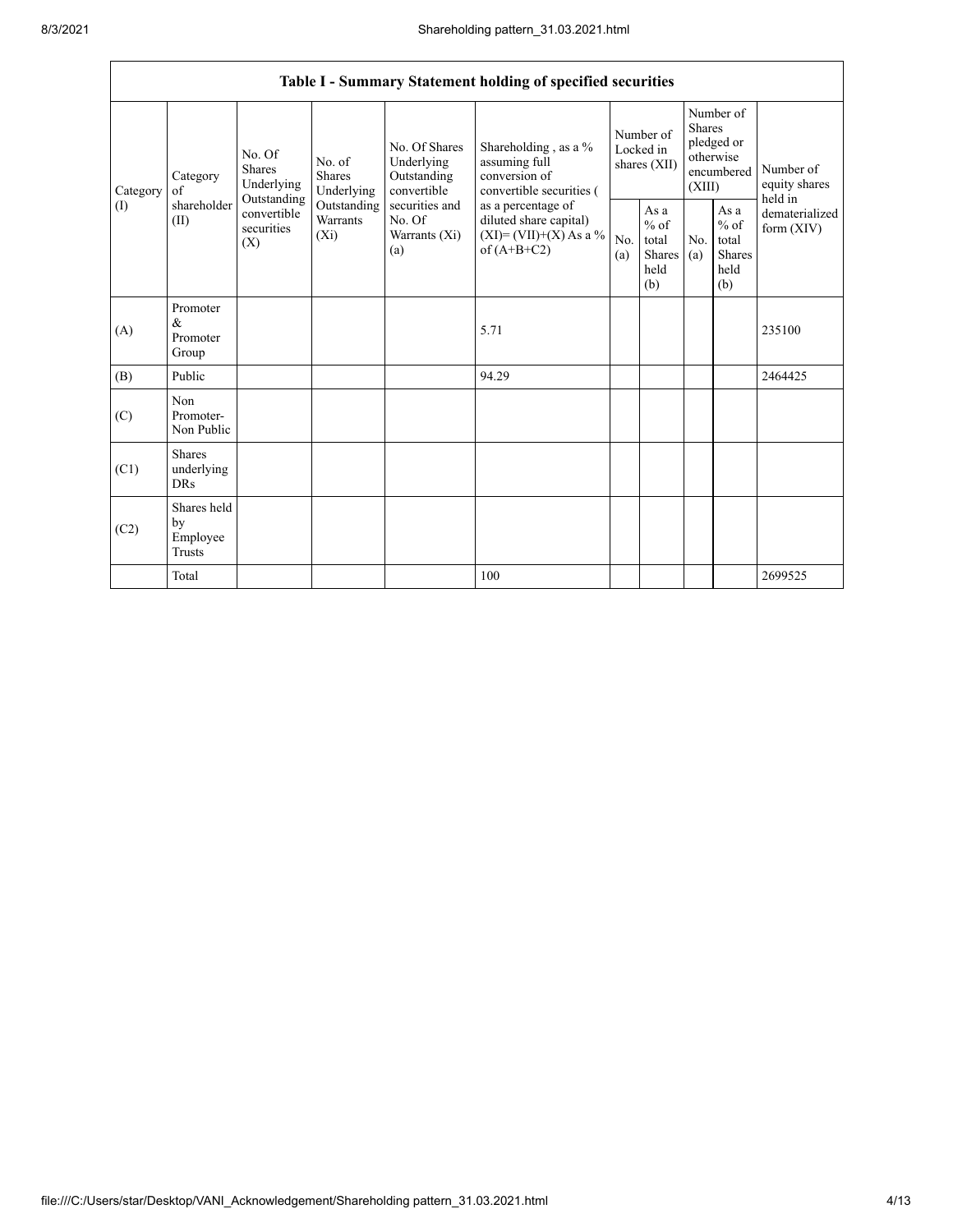|                                                                                             | Table II - Statement showing shareholding pattern of the Promoter and Promoter Group                                |                         |                            |                                 |                                    |                             |                                              |                                                                  |               |         |                                 |
|---------------------------------------------------------------------------------------------|---------------------------------------------------------------------------------------------------------------------|-------------------------|----------------------------|---------------------------------|------------------------------------|-----------------------------|----------------------------------------------|------------------------------------------------------------------|---------------|---------|---------------------------------|
|                                                                                             |                                                                                                                     |                         | No. of                     | No.<br><b>Of</b>                | No. Of                             | Total<br>nos.               | Shareholding<br>as a % of total              | Number of Voting Rights held in<br>each class of securities (IX) |               |         |                                 |
| Sr.                                                                                         | Category & Name<br>of the                                                                                           | Nos. Of<br>shareholders | fully<br>paid up<br>equity | Partly<br>paid-<br>up           | shares<br>underlying<br>Depository | shares<br>held<br>$(VII) =$ | no. of shares<br>(calculated as<br>per SCRR, | No of Voting (XIV) Rights                                        |               |         | Total<br>as a $%$               |
|                                                                                             | Shareholders (I)                                                                                                    | (III)                   | shares<br>held (IV)        | equity<br>shares<br>held<br>(V) |                                    | $(IV)+$<br>$(V)$ +<br>(VI)  | 1957) (VIII)<br>As a % of<br>$(A+B+C2)$      | Class eg:<br>Χ                                                   | Class<br>eg:y | Total   | οf<br>Total<br>Voting<br>rights |
| $\boldsymbol{A}$                                                                            | Table II - Statement showing shareholding pattern of the Promoter and Promoter Group                                |                         |                            |                                 |                                    |                             |                                              |                                                                  |               |         |                                 |
| (1)                                                                                         | Indian                                                                                                              |                         |                            |                                 |                                    |                             |                                              |                                                                  |               |         |                                 |
| (a)                                                                                         | Individuals/Hindu<br>undivided Family                                                                               | $\boldsymbol{7}$        | 235100                     |                                 |                                    | 235100                      | 5.71                                         | 235100                                                           |               | 235100  | 5.71                            |
| Sub-Total (A)<br>(1)                                                                        |                                                                                                                     | 7                       | 235100                     |                                 |                                    | 235100                      | 5.71                                         | 235100                                                           |               | 235100  | 5.71                            |
| (2)                                                                                         | Foreign                                                                                                             |                         |                            |                                 |                                    |                             |                                              |                                                                  |               |         |                                 |
| Total<br>Shareholding<br>of Promoter<br>and Promoter<br>Group $(A)=$<br>$(A)(1)+(A)$<br>(2) |                                                                                                                     | 7                       | 235100                     |                                 |                                    | 235100                      | 5.71                                         | 235100                                                           |               | 235100  | 5.71                            |
| $\, {\bf B}$                                                                                | Table III - Statement showing shareholding pattern of the Public shareholder                                        |                         |                            |                                 |                                    |                             |                                              |                                                                  |               |         |                                 |
| (1)                                                                                         | Institutions                                                                                                        |                         |                            |                                 |                                    |                             |                                              |                                                                  |               |         |                                 |
| (3)                                                                                         | Non-institutions                                                                                                    |                         |                            |                                 |                                    |                             |                                              |                                                                  |               |         |                                 |
| (a(i))                                                                                      | Individuals -<br>i.Individual<br>shareholders<br>holding nominal<br>share capital up to<br>Rs. 2 lakhs.             | 670                     | 550829                     |                                 |                                    | 550829                      | 13.37                                        | 550829                                                           |               | 550829  | 13.37                           |
| (a(ii))                                                                                     | Individuals - ii.<br>Individual<br>shareholders<br>holding nominal<br>share capital in<br>excess of Rs. 2<br>lakhs. | 26                      | 1565038                    |                                 |                                    | 1565038                     | 37.99                                        | 1565038                                                          |               | 1565038 | 37.99                           |
| (e)                                                                                         | Any Other<br>(specify)                                                                                              | 26                      | 1768833                    |                                 |                                    | 1768833 42.93               |                                              | 1768833                                                          |               | 1768833 | 42.93                           |
| Sub-Total (B)<br>(3)                                                                        |                                                                                                                     | 722                     | 3884700                    |                                 |                                    | 3884700                     | 94.29                                        | 3884700                                                          |               | 3884700 | 94.29                           |
| <b>Total Public</b><br>Shareholding<br>$(B)= (B)(1) +$<br>$(B)(2)+(B)(3)$                   |                                                                                                                     | 722                     | 3884700                    |                                 |                                    | 3884700                     | 94.29                                        | 3884700                                                          |               | 3884700 | 94.29                           |
| $\mathbf C$                                                                                 | Table IV - Statement showing shareholding pattern of the Non Promoter- Non Public shareholder                       |                         |                            |                                 |                                    |                             |                                              |                                                                  |               |         |                                 |
| Total (<br>$A+B+C2$ )                                                                       |                                                                                                                     | 729                     | 4119800                    |                                 |                                    | 4119800                     | 100                                          | 4119800                                                          |               | 4119800 | 100                             |
| Total<br>$(A+B+C)$                                                                          |                                                                                                                     | 729                     | 4119800                    |                                 |                                    | 4119800                     | 100                                          | 4119800                                                          |               | 4119800 | 100                             |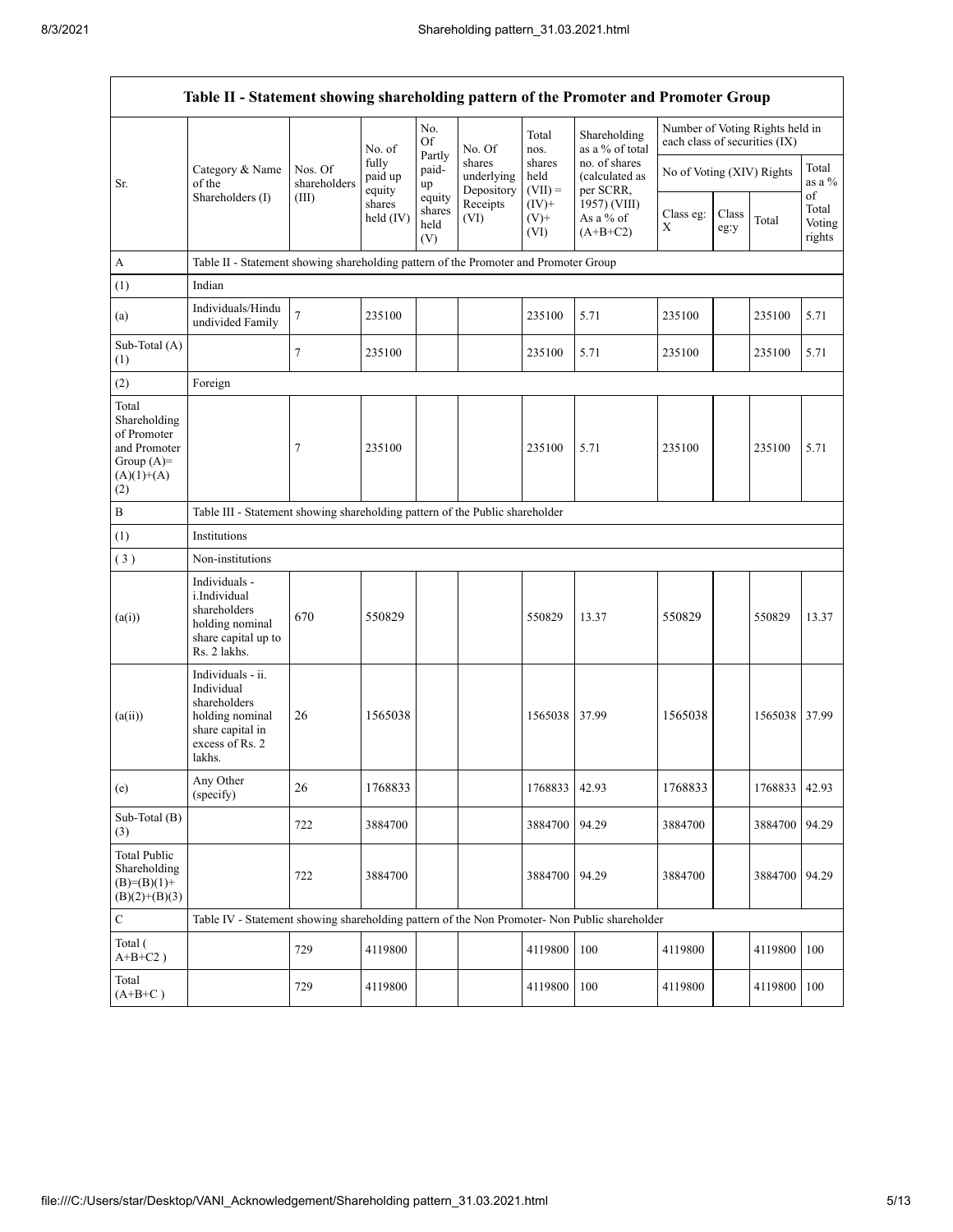$\mathsf{r}$ 

| Table II - Statement showing shareholding pattern of the Promoter and Promoter Group    |                                                                                                                                |                         |                                                             |                                                                                               |            |                                                  |                                                                        |                                                          |                                       |  |
|-----------------------------------------------------------------------------------------|--------------------------------------------------------------------------------------------------------------------------------|-------------------------|-------------------------------------------------------------|-----------------------------------------------------------------------------------------------|------------|--------------------------------------------------|------------------------------------------------------------------------|----------------------------------------------------------|---------------------------------------|--|
| Sr.                                                                                     | No. Of<br>No. of<br><b>Shares</b><br><b>Shares</b><br>Underlying<br>Outstanding<br>convertible<br>securities<br>$(X_i)$<br>(X) | Underlying              | No. Of Shares<br>Underlying<br>Outstanding                  | Shareholding, as a %<br>assuming full conversion of<br>convertible securities (as a           |            | Number of<br>Locked in<br>shares (XII)           | Number of<br>Shares<br>pledged or<br>otherwise<br>encumbered<br>(XIII) |                                                          | Number of<br>equity shares<br>held in |  |
|                                                                                         |                                                                                                                                | Outstanding<br>Warrants | convertible<br>securities and<br>No. Of Warrants<br>(Xi)(a) | percentage of diluted share<br>capital) (XI)= (VII)+(X) As<br>a % of $(A+B+C2)$               | No.<br>(a) | As a<br>$%$ of<br>total<br>Shares<br>held<br>(b) | No.<br>(a)                                                             | As a<br>$\%$ of<br>total<br><b>Shares</b><br>held<br>(b) | dematerialized<br>form $(XIV)$        |  |
| A                                                                                       |                                                                                                                                |                         |                                                             | Table II - Statement showing shareholding pattern of the Promoter and Promoter Group          |            |                                                  |                                                                        |                                                          |                                       |  |
| (1)                                                                                     | Indian                                                                                                                         |                         |                                                             |                                                                                               |            |                                                  |                                                                        |                                                          |                                       |  |
| (a)                                                                                     |                                                                                                                                |                         |                                                             | 5.71                                                                                          |            |                                                  |                                                                        |                                                          | 235100                                |  |
| Sub-Total (A)<br>(1)                                                                    |                                                                                                                                |                         |                                                             | 5.71                                                                                          |            |                                                  |                                                                        |                                                          | 235100                                |  |
| (2)                                                                                     | Foreign                                                                                                                        |                         |                                                             |                                                                                               |            |                                                  |                                                                        |                                                          |                                       |  |
| Total<br>Shareholding<br>of Promoter<br>and Promoter<br>Group $(A)=$<br>$(A)(1)+(A)(2)$ |                                                                                                                                |                         |                                                             | 5.71                                                                                          |            |                                                  |                                                                        |                                                          | 235100                                |  |
| $\, {\bf B}$                                                                            |                                                                                                                                |                         |                                                             | Table III - Statement showing shareholding pattern of the Public shareholder                  |            |                                                  |                                                                        |                                                          |                                       |  |
| (1)                                                                                     | Institutions                                                                                                                   |                         |                                                             |                                                                                               |            |                                                  |                                                                        |                                                          |                                       |  |
| (3)                                                                                     | Non-institutions                                                                                                               |                         |                                                             |                                                                                               |            |                                                  |                                                                        |                                                          |                                       |  |
| (a(i))                                                                                  |                                                                                                                                |                         |                                                             | 13.37                                                                                         |            |                                                  |                                                                        |                                                          | 297784                                |  |
| (a(ii))                                                                                 |                                                                                                                                |                         |                                                             | 37.99                                                                                         |            |                                                  |                                                                        |                                                          | 948308                                |  |
| (e)                                                                                     |                                                                                                                                |                         |                                                             | 42.93                                                                                         |            |                                                  |                                                                        |                                                          | 1218333                               |  |
| Sub-Total (B)<br>(3)                                                                    |                                                                                                                                |                         |                                                             | 94.29                                                                                         |            |                                                  |                                                                        |                                                          | 2464425                               |  |
| <b>Total Public</b><br>Shareholding<br>$(B)=(B)(1)+$<br>$(B)(2)+(B)(3)$                 |                                                                                                                                |                         |                                                             | 94.29                                                                                         |            |                                                  |                                                                        |                                                          | 2464425                               |  |
| $\mathbf C$                                                                             |                                                                                                                                |                         |                                                             | Table IV - Statement showing shareholding pattern of the Non Promoter- Non Public shareholder |            |                                                  |                                                                        |                                                          |                                       |  |
| Total (<br>$A+B+C2$ )                                                                   |                                                                                                                                |                         |                                                             | 100                                                                                           |            |                                                  |                                                                        |                                                          | 2699525                               |  |
| Total (A+B+C                                                                            |                                                                                                                                |                         |                                                             | 100                                                                                           |            |                                                  |                                                                        |                                                          | 2699525                               |  |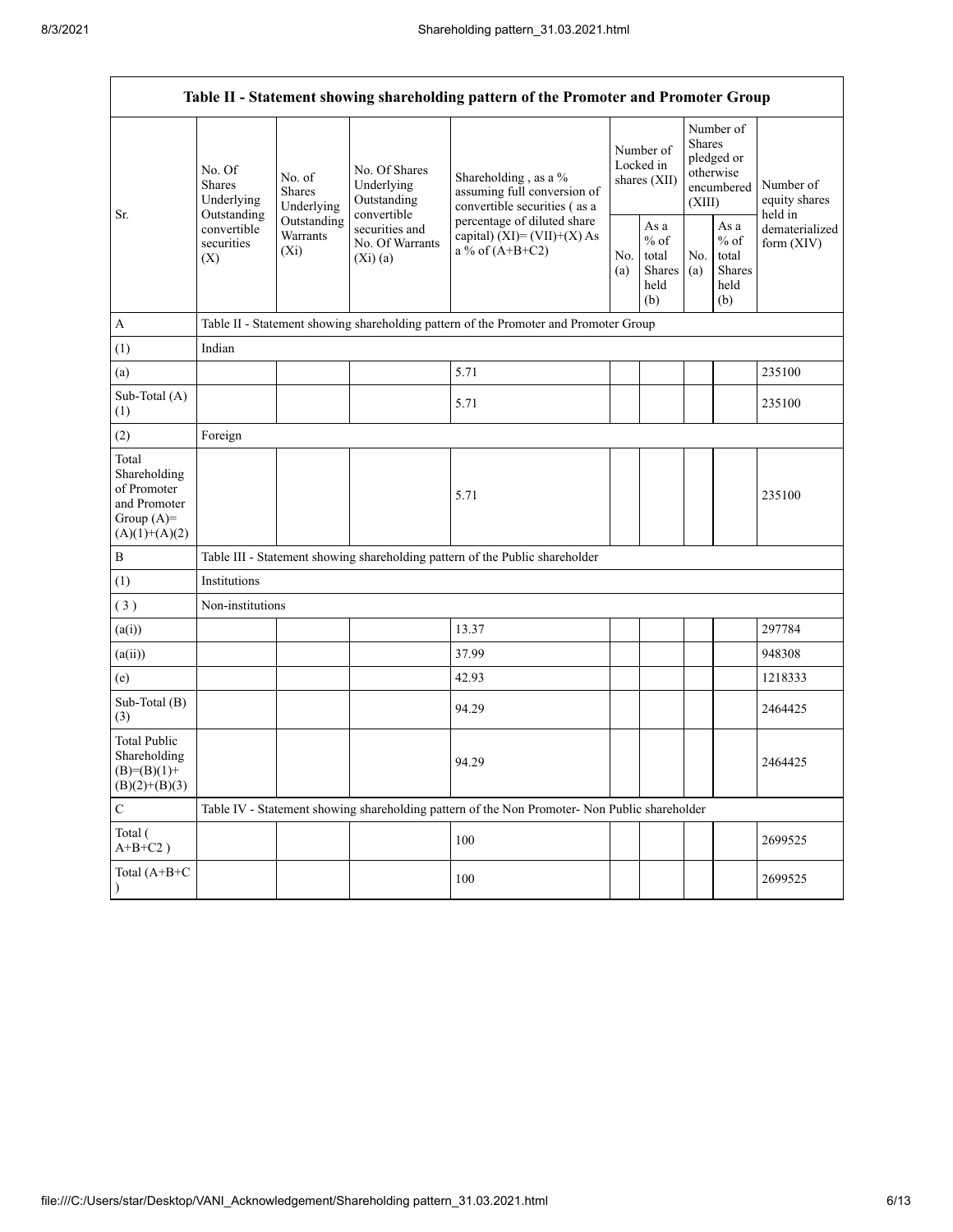| Individuals/Hindu undivided Family                                                                                                                                                       |                       |                                   |                                 |                                 |                                |                                |                                |  |  |  |
|------------------------------------------------------------------------------------------------------------------------------------------------------------------------------------------|-----------------------|-----------------------------------|---------------------------------|---------------------------------|--------------------------------|--------------------------------|--------------------------------|--|--|--|
| Searial No.                                                                                                                                                                              | $\mathbf{1}$          | $\overline{c}$                    | 3                               | $\overline{4}$                  | 5                              | 6                              | $\overline{7}$                 |  |  |  |
| Name of the<br>Shareholders (I)                                                                                                                                                          | O P<br><b>SUKHIJA</b> | <b>RAJ KANT</b><br><b>SUKHIJA</b> | <b>GAURAV</b><br><b>SUKHIJA</b> | <b>RASHMI</b><br><b>SUKHIJA</b> | <b>NEELAM</b><br><b>BHATIA</b> | <b>KOMAL</b><br><b>SUKHIJA</b> | <b>GAURAV</b><br><b>BHATIA</b> |  |  |  |
| PAN(II)                                                                                                                                                                                  | AXSPS8696P            | AAWPK6240L                        | ARDPS5567Q                      | BBFPS8321F                      | AFCPB0391Q                     | ALHPM7231R                     | AFZPB0749K                     |  |  |  |
| No. of fully paid<br>up equity shares<br>held (IV)                                                                                                                                       | 59400                 | 59200                             | 59000                           | 29000                           | 9800                           | 9500                           | 9200                           |  |  |  |
| No. Of Partly paid-<br>up equity shares<br>held(V)                                                                                                                                       |                       |                                   |                                 |                                 |                                |                                |                                |  |  |  |
| No. Of shares<br>underlying<br>Depository<br>Receipts (VI)                                                                                                                               |                       |                                   |                                 |                                 |                                |                                |                                |  |  |  |
| Total nos. shares<br>held $(VII) = (IV) +$<br>$(V)$ + $(VI)$                                                                                                                             | 59400                 | 59200                             | 59000                           | 29000                           | 9800                           | 9500                           | 9200                           |  |  |  |
| Shareholding as a<br>% of total no. of<br>shares (calculated<br>as per SCRR,<br>1957) (VIII) As a<br>% of $(A+B+C2)$                                                                     | 1.44                  | 1.44                              | 1.43                            | 0.7                             | 0.24                           | 0.23                           | 0.22                           |  |  |  |
| Number of Voting Rights held in each class of securities (IX)                                                                                                                            |                       |                                   |                                 |                                 |                                |                                |                                |  |  |  |
| Class eg:X                                                                                                                                                                               | 59400                 | 59200                             | 59000                           | 29000                           | 9800                           | 9500                           | 9200                           |  |  |  |
| Class eg:y                                                                                                                                                                               |                       |                                   |                                 |                                 |                                |                                |                                |  |  |  |
| Total                                                                                                                                                                                    | 59400                 | 59200                             | 59000                           | 29000                           | 9800                           | 9500                           | 9200                           |  |  |  |
| Total as a % of<br>Total Voting rights                                                                                                                                                   | 1.44                  | 1.44                              | 1.43                            | 0.7                             | 0.24                           | 0.23                           | 0.22                           |  |  |  |
| No. Of Shares<br>Underlying<br>Outstanding<br>convertible<br>securities $(X)$                                                                                                            |                       |                                   |                                 |                                 |                                |                                |                                |  |  |  |
| No. of Shares<br>Underlying<br>Outstanding<br>Warrants (Xi)                                                                                                                              |                       |                                   |                                 |                                 |                                |                                |                                |  |  |  |
| No. Of Shares<br>Underlying<br>Outstanding<br>convertible<br>securities and No.<br>Of Warrants (Xi)<br>(a)                                                                               |                       |                                   |                                 |                                 |                                |                                |                                |  |  |  |
| Shareholding, as a<br>% assuming full<br>conversion of<br>convertible<br>securities (as a<br>percentage of<br>diluted share<br>capital) (XI)=<br>$(VII)+(Xi)(a)$ As a<br>% of $(A+B+C2)$ | 1.44                  | 1.44                              | 1.43                            | 0.7                             | 0.24                           | 0.23                           | 0.22                           |  |  |  |
| Number of Locked in shares (XII)                                                                                                                                                         |                       |                                   |                                 |                                 |                                |                                |                                |  |  |  |
| No. (a)                                                                                                                                                                                  |                       |                                   |                                 |                                 |                                |                                |                                |  |  |  |
| As a % of total<br>Shares held (b)                                                                                                                                                       |                       |                                   |                                 |                                 |                                |                                |                                |  |  |  |
| Number of Shares pledged or otherwise encumbered (XIII)                                                                                                                                  |                       |                                   |                                 |                                 |                                |                                |                                |  |  |  |
| No. $(a)$                                                                                                                                                                                |                       |                                   |                                 |                                 |                                |                                |                                |  |  |  |
|                                                                                                                                                                                          |                       |                                   |                                 |                                 |                                |                                |                                |  |  |  |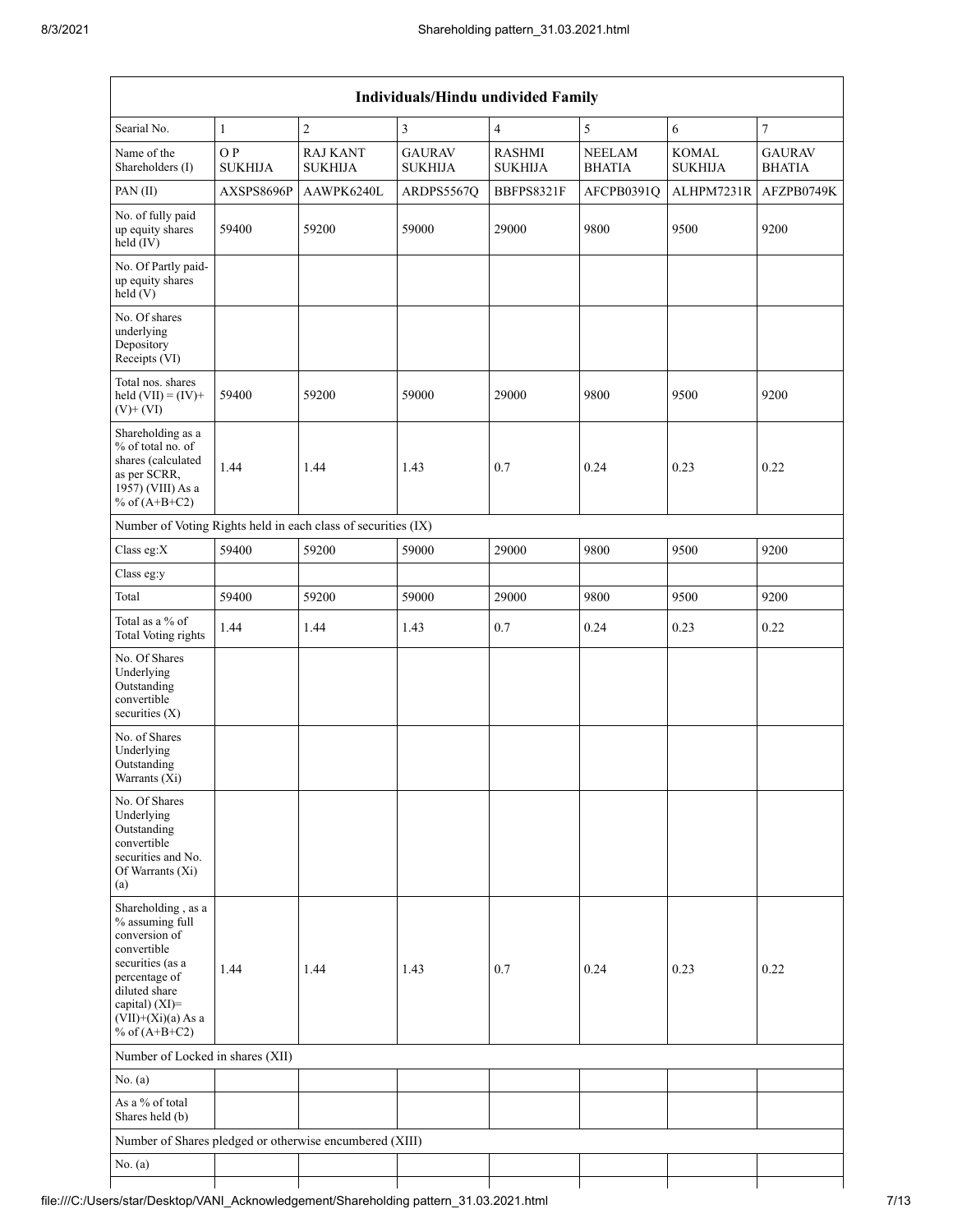## 8/3/2021 Shareholding pattern\_31.03.2021.html

| As a % of total<br>Shares held (b)                                   |          |                |                   |                   |          |                   |                   |  |  |
|----------------------------------------------------------------------|----------|----------------|-------------------|-------------------|----------|-------------------|-------------------|--|--|
| Number of equity<br>shares held in<br>dematerialized<br>form $(XIV)$ | 59400    | 59200          | 59000             | 29000             | 9800     | 9500              | 9200              |  |  |
| Reason for not providing PAN                                         |          |                |                   |                   |          |                   |                   |  |  |
| Reason for not<br>providing PAN                                      |          |                |                   |                   |          |                   |                   |  |  |
| Shareholder type                                                     | Promoter | Promoter Group | Promoter<br>Group | Promoter<br>Group | Promoter | Promoter<br>Group | Promoter<br>Group |  |  |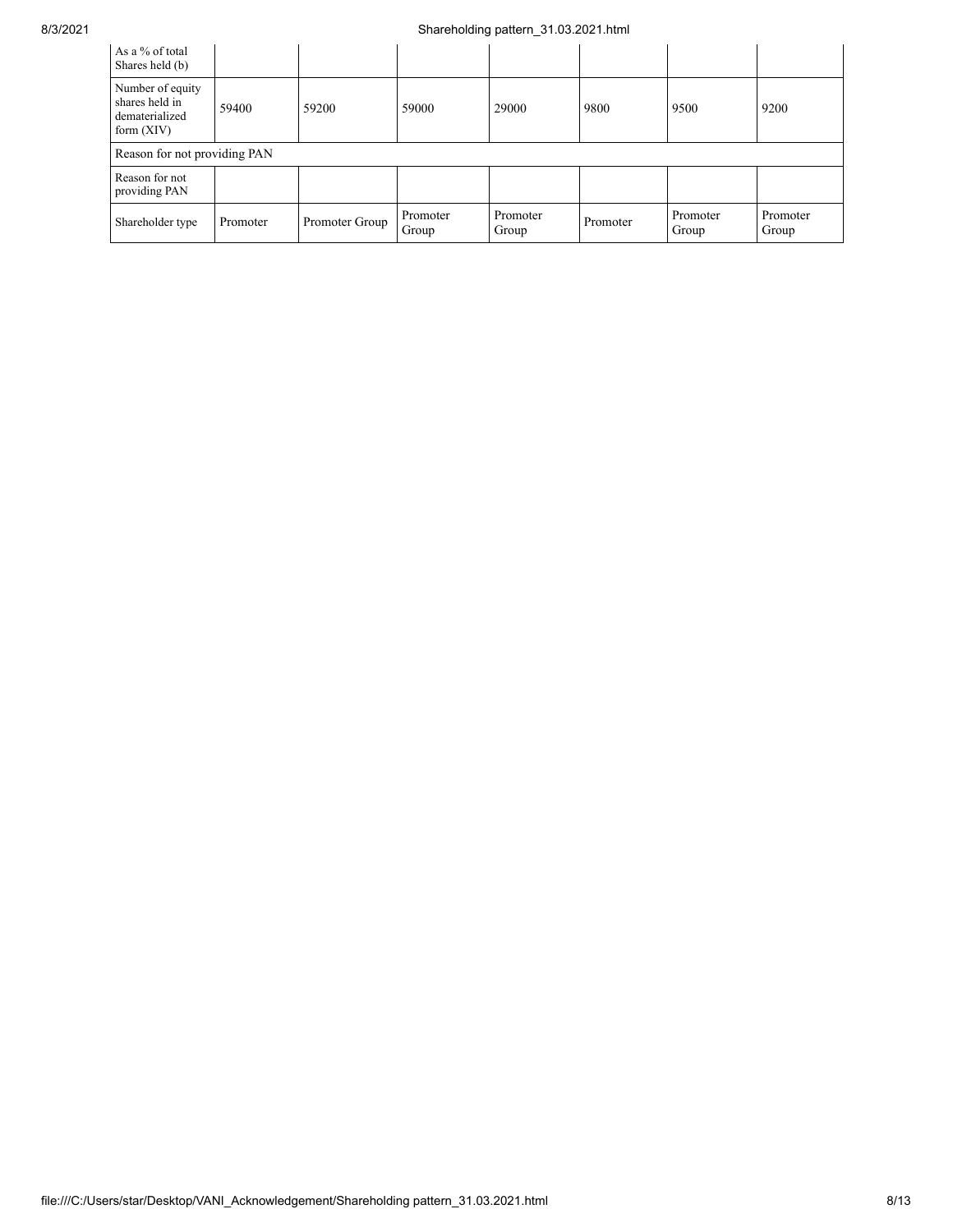| Individuals/Hindu undivided Family                                                                                                                                                       |                                                               |  |  |  |  |  |  |  |
|------------------------------------------------------------------------------------------------------------------------------------------------------------------------------------------|---------------------------------------------------------------|--|--|--|--|--|--|--|
| Searial No.                                                                                                                                                                              |                                                               |  |  |  |  |  |  |  |
| Name of the<br>Shareholders (I)                                                                                                                                                          | Click here to go back                                         |  |  |  |  |  |  |  |
| PAN(II)                                                                                                                                                                                  | Total                                                         |  |  |  |  |  |  |  |
| No. of fully paid<br>up equity shares<br>$\text{held}(\text{IV})$                                                                                                                        | 235100                                                        |  |  |  |  |  |  |  |
| No. Of Partly paid-<br>up equity shares<br>$\text{held}(V)$                                                                                                                              |                                                               |  |  |  |  |  |  |  |
| No. Of shares<br>underlying<br>Depository<br>Receipts (VI)                                                                                                                               |                                                               |  |  |  |  |  |  |  |
| Total nos. shares<br>held $(VII) = (IV) +$<br>$(V)$ + $(VI)$                                                                                                                             | 235100                                                        |  |  |  |  |  |  |  |
| Shareholding as a<br>% of total no. of<br>shares (calculated<br>as per SCRR,<br>1957) (VIII) As a<br>% of $(A+B+C2)$                                                                     | 5.71                                                          |  |  |  |  |  |  |  |
|                                                                                                                                                                                          | Number of Voting Rights held in each class of securities (IX) |  |  |  |  |  |  |  |
| Class eg: $X$                                                                                                                                                                            | 235100                                                        |  |  |  |  |  |  |  |
| Class eg:y                                                                                                                                                                               |                                                               |  |  |  |  |  |  |  |
| Total                                                                                                                                                                                    | 235100                                                        |  |  |  |  |  |  |  |
| Total as a $\%$ of<br>Total Voting rights                                                                                                                                                | 5.71                                                          |  |  |  |  |  |  |  |
| No. Of Shares<br>Underlying<br>Outstanding<br>convertible<br>securities (X)                                                                                                              |                                                               |  |  |  |  |  |  |  |
| No. of Shares<br>Underlying<br>Outstanding<br>Warrants (Xi)                                                                                                                              |                                                               |  |  |  |  |  |  |  |
| No. Of Shares<br>Underlying<br>Outstanding<br>convertible<br>securities and No.<br>Of Warrants (Xi)<br>(a)                                                                               |                                                               |  |  |  |  |  |  |  |
| Shareholding, as a<br>% assuming full<br>conversion of<br>convertible<br>securities (as a<br>percentage of<br>diluted share<br>capital) (XI)=<br>$(VII)+(Xi)(a)$ As a<br>% of $(A+B+C2)$ | 5.71                                                          |  |  |  |  |  |  |  |
| Number of Locked in shares (XII)                                                                                                                                                         |                                                               |  |  |  |  |  |  |  |
| No. (a)                                                                                                                                                                                  |                                                               |  |  |  |  |  |  |  |
| As a % of total<br>Shares held (b)                                                                                                                                                       |                                                               |  |  |  |  |  |  |  |
|                                                                                                                                                                                          | Number of Shares pledged or otherwise encumbered (XIII)       |  |  |  |  |  |  |  |
| No. $(a)$                                                                                                                                                                                |                                                               |  |  |  |  |  |  |  |
|                                                                                                                                                                                          |                                                               |  |  |  |  |  |  |  |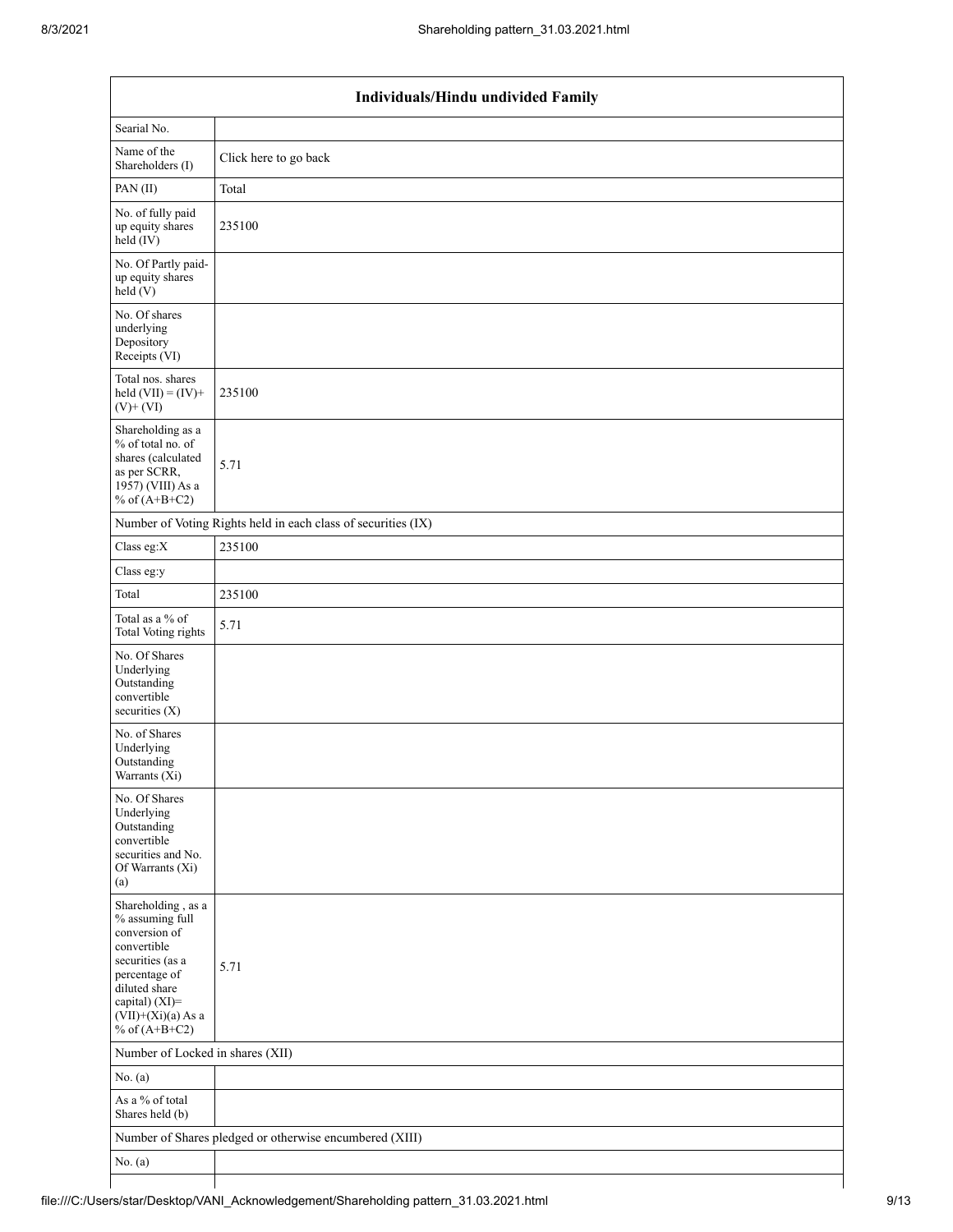| As a % of total<br>Shares held (b)                                   |        |
|----------------------------------------------------------------------|--------|
| Number of equity<br>shares held in<br>dematerialized<br>form $(XIV)$ | 235100 |
| Reason for not providing PAN                                         |        |
| Reason for not<br>providing PAN                                      |        |
| Shareholder type                                                     |        |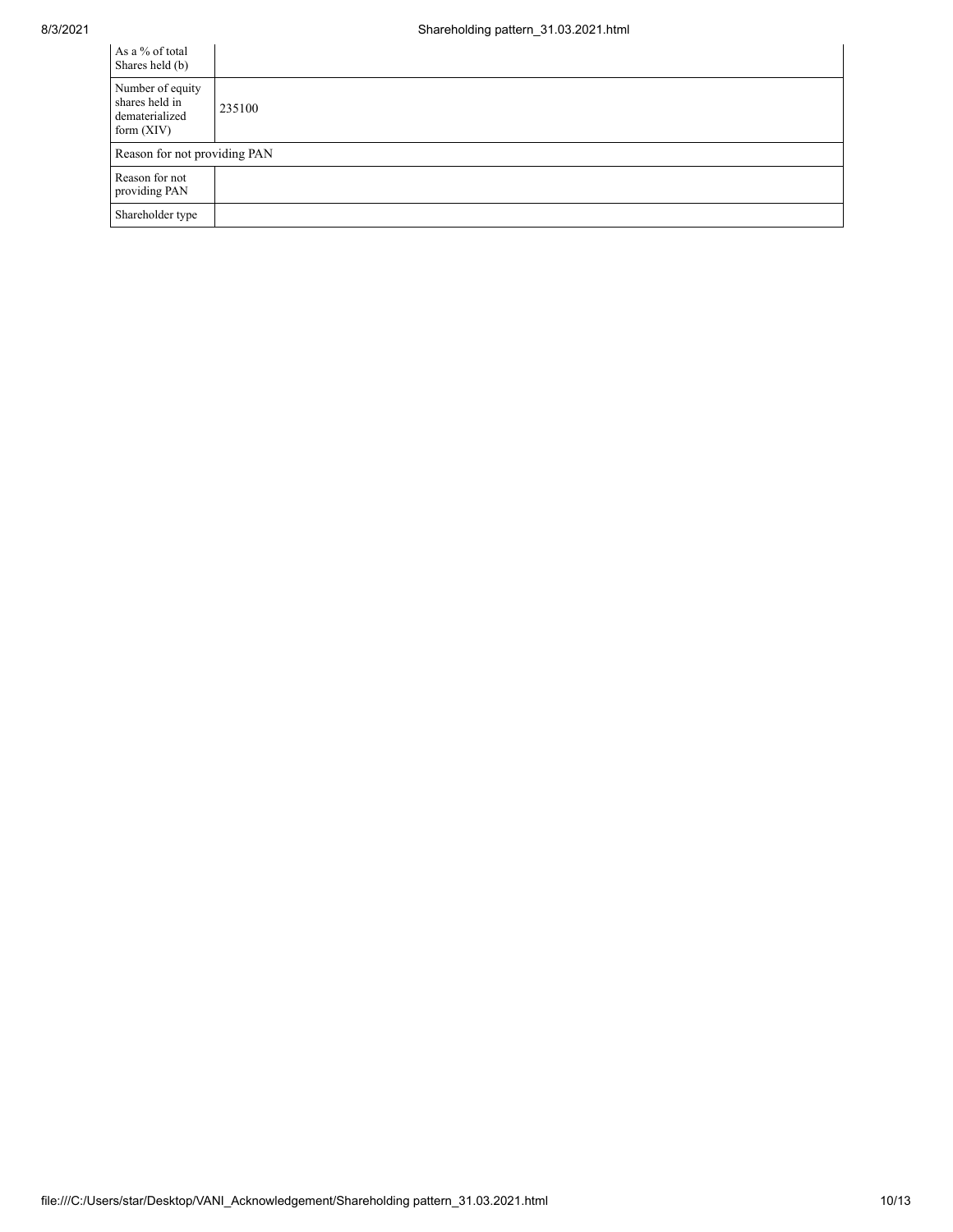| Any Other (specify)                                                                                                                                                                  |                         |                           |             |                         |                       |  |  |  |  |
|--------------------------------------------------------------------------------------------------------------------------------------------------------------------------------------|-------------------------|---------------------------|-------------|-------------------------|-----------------------|--|--|--|--|
| Searial No.                                                                                                                                                                          | $\mathbf{1}$            | $\overline{c}$            | 3           | $\overline{4}$          |                       |  |  |  |  |
| Category                                                                                                                                                                             | <b>Bodies Corporate</b> | Non-Resident Indian (NRI) | ${\rm HUF}$ | <b>Clearing Members</b> |                       |  |  |  |  |
| Category / More<br>than 1 percentage                                                                                                                                                 | Category                | Category                  | Category    | Category                |                       |  |  |  |  |
| Name of the<br>Shareholders (I)                                                                                                                                                      |                         |                           |             |                         | Click here to go back |  |  |  |  |
| PAN(II)                                                                                                                                                                              |                         |                           |             |                         | Total                 |  |  |  |  |
| No. of the<br>Shareholders (I)                                                                                                                                                       | 12                      | $\mathbf{1}$              | 11          | $\sqrt{2}$              | 26                    |  |  |  |  |
| No. of fully paid<br>up equity shares<br>$\text{held}(\text{IV})$                                                                                                                    | 1546101                 | 9935                      | 212380      | 417                     | 1768833               |  |  |  |  |
| No. Of Partly paid-<br>up equity shares<br>held(V)                                                                                                                                   |                         |                           |             |                         |                       |  |  |  |  |
| No. Of shares<br>underlying<br>Depository<br>Receipts (VI)                                                                                                                           |                         |                           |             |                         |                       |  |  |  |  |
| Total nos. shares<br>held $(VII) = (IV) +$<br>$(V)$ + $(VI)$                                                                                                                         | 1546101                 | 9935                      | 212380      | 417                     | 1768833               |  |  |  |  |
| Shareholding as a<br>% of total no. of<br>shares (calculated<br>as per SCRR,<br>1957) (VIII) As a<br>% of $(A+B+C2)$                                                                 | 37.53                   | 0.24                      | 5.16        | 0.01                    | 42.94                 |  |  |  |  |
| Number of Voting Rights held in each class of securities (IX)                                                                                                                        |                         |                           |             |                         |                       |  |  |  |  |
| Class eg: X                                                                                                                                                                          | 1546101                 | 9935                      | 212380      | 417                     | 1768833               |  |  |  |  |
| Class eg:y                                                                                                                                                                           |                         |                           |             |                         |                       |  |  |  |  |
| Total                                                                                                                                                                                | 1546101                 | 9935                      | 212380      | 417                     | 1768833               |  |  |  |  |
| Total as a % of<br><b>Total Voting rights</b>                                                                                                                                        | 37.53                   | 0.24                      | 5.16        | 0.01                    | 42.94                 |  |  |  |  |
| No. Of Shares<br>Underlying<br>Outstanding<br>convertible<br>securities $(X)$                                                                                                        |                         |                           |             |                         |                       |  |  |  |  |
| No. of Shares<br>Underlying<br>Outstanding<br>Warrants (Xi)                                                                                                                          |                         |                           |             |                         |                       |  |  |  |  |
| No. Of Shares<br>Underlying<br>Outstanding<br>convertible<br>securities and No.<br>Of Warrants (Xi)<br>(a)                                                                           |                         |                           |             |                         |                       |  |  |  |  |
| Shareholding, as a<br>% assuming full<br>conversion of<br>convertible<br>securities (as a<br>percentage of<br>diluted share<br>capital) (XI)=<br>$(VII)+(X)$ As a %<br>of $(A+B+C2)$ | 37.53                   | 0.24                      | 5.16        | 0.01                    | 42.94                 |  |  |  |  |
| Number of Locked in shares (XII)                                                                                                                                                     |                         |                           |             |                         |                       |  |  |  |  |
| No. (a)                                                                                                                                                                              |                         |                           |             |                         |                       |  |  |  |  |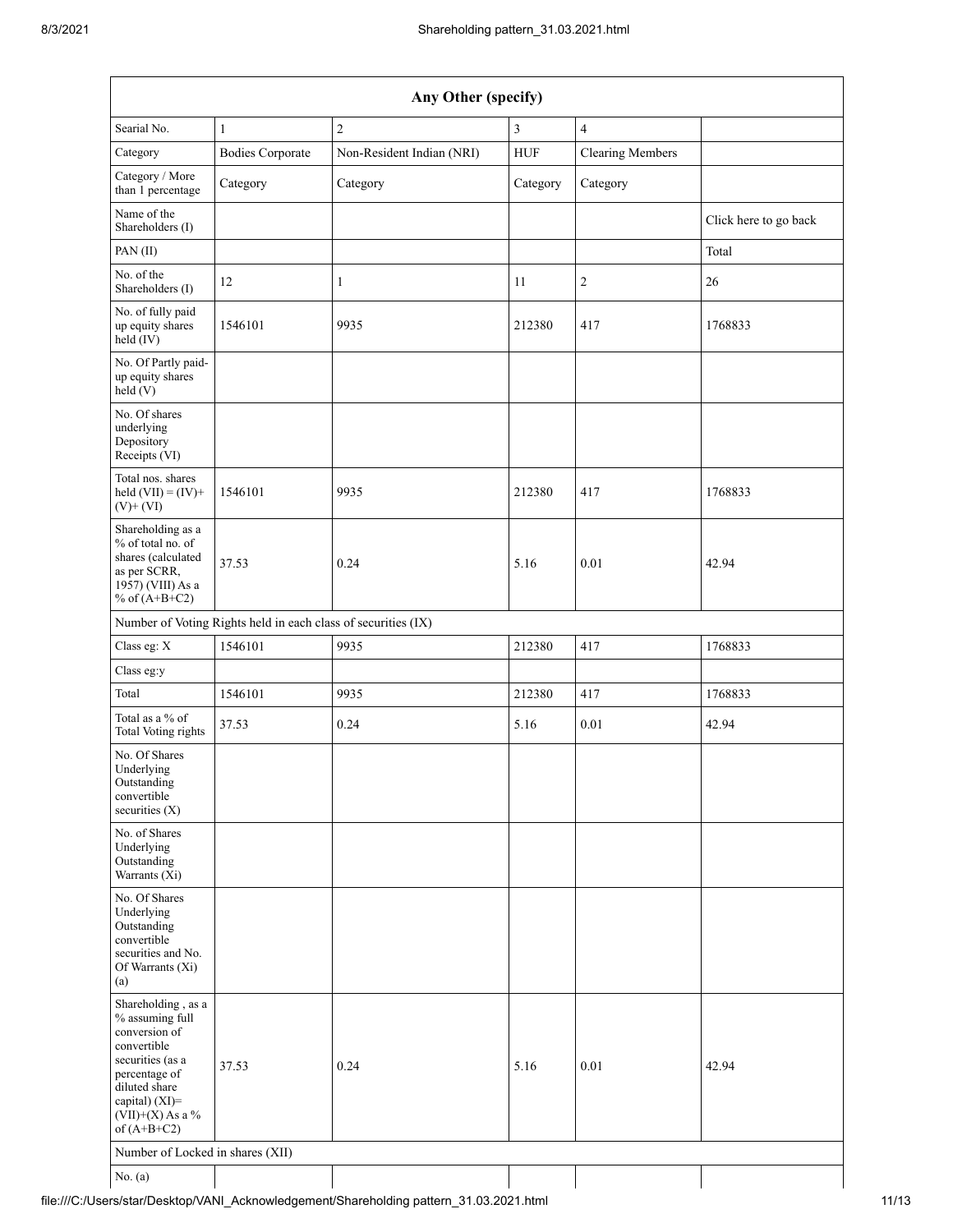| As a % of total<br>Shares held (b)                                   |         |      |        |     |         |  |  |  |
|----------------------------------------------------------------------|---------|------|--------|-----|---------|--|--|--|
| Number of equity<br>shares held in<br>dematerialized<br>form $(XIV)$ | 1020001 | 9935 | 187980 | 417 | 1218333 |  |  |  |
| Reason for not providing PAN                                         |         |      |        |     |         |  |  |  |
| Reason for not<br>providing PAN                                      |         |      |        |     |         |  |  |  |